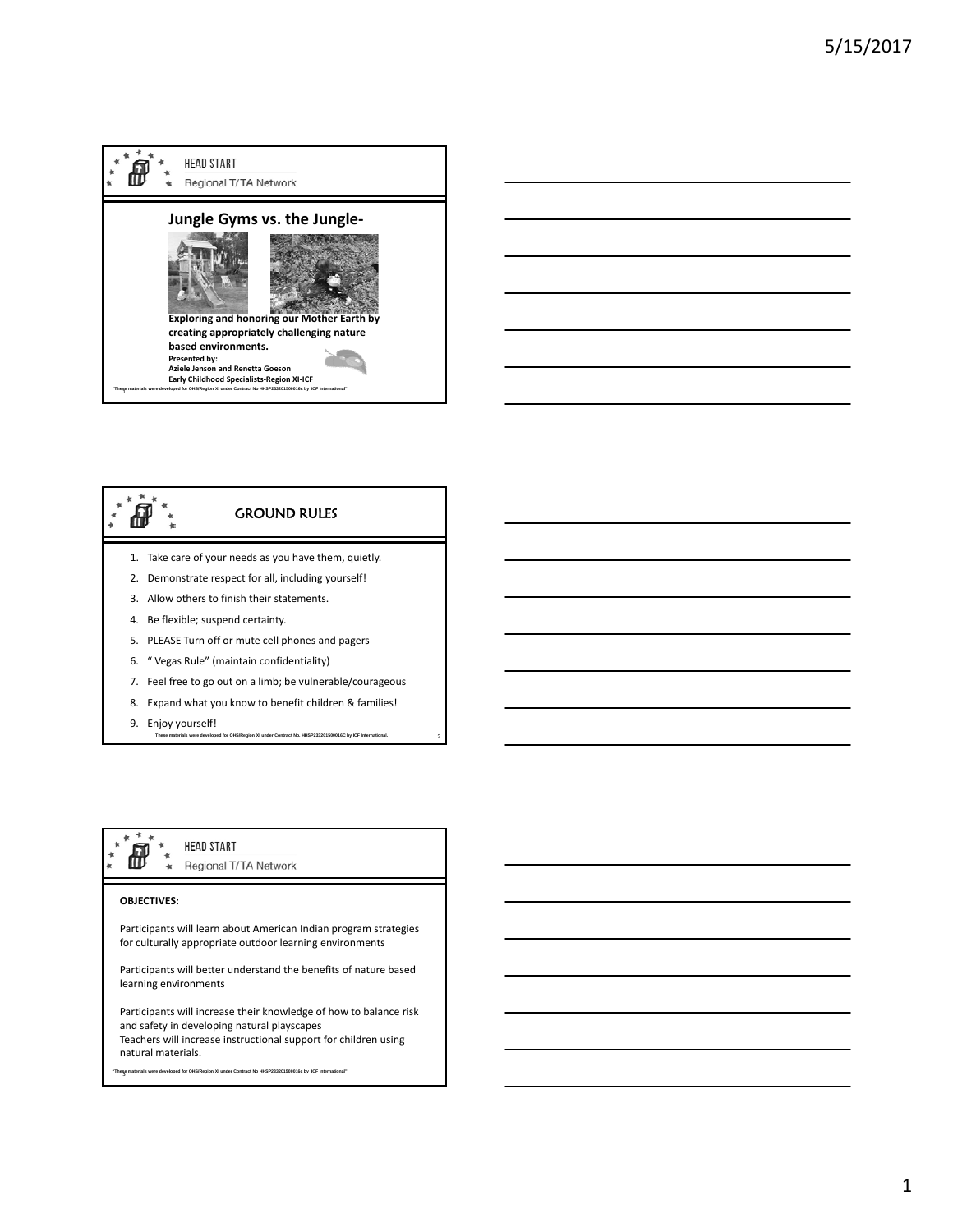



#### $\frac{1}{2}$ ้ต้  $\ddot{\phantom{a}}$  $\frac{*}{*}$  $\mathbf{k}$

## Head Start Program Performance Standards:

1302.30 Purpose:

"...A program must deliver developmentally, culturally, and linguistically<br>appropriate learning experiences in language, literacy, mathematics, social<br>and emotional functioning, approaches to learning, science, physical sk and creative arts."

5 **These materials were developed for OHS/Region XI under Contract No. HHSP233201500016C by ICF International.** 

d Start Program Performance Standa

## $*$ `@`

Head Start Early Learning Outcomes Framework Guiding Principles:

Every child has diverse strengths rooted in their family's culture,<br>background, language, and beliefs. Responsive and respectful learning<br>environments welcome children from diverse cultural and linguistic backgrounds. Effective teaching practices and learning experiences build on unique backgrounds and prior experience of each child.

6 **These materials were developed for OHS/Region XI under Contract No. HHSP233201500016C by ICF International.** 

Head Start Early Learning Outcomes Framework: Ages Birth to Five p. 3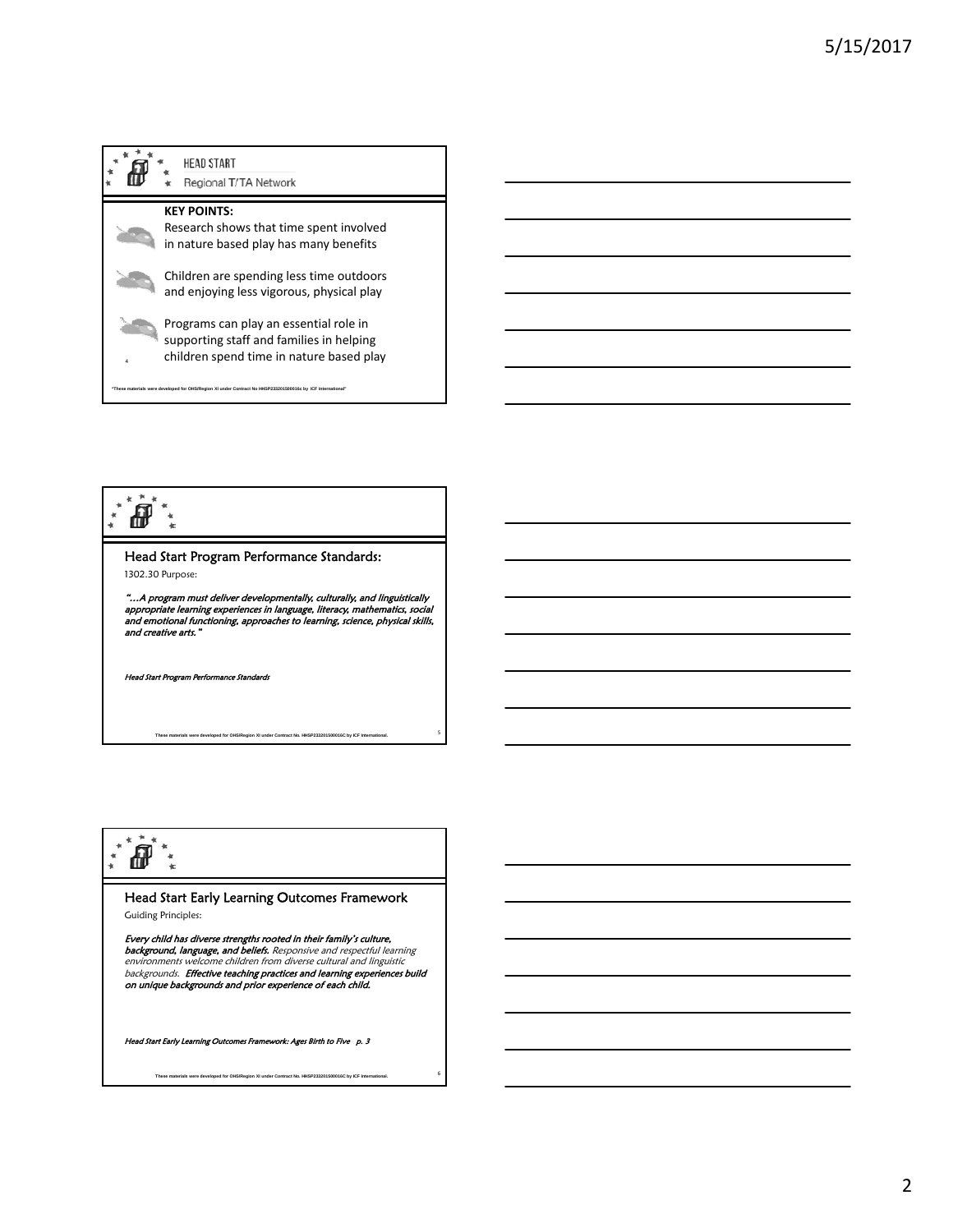#### HEAD START ð Regional T/TA Network

#### What does the research say:

- The Nielson Company report indicates that children ages 2-<br>5 years old spend 32 hours a week on average in front of<br>the television.
- The amount of screen time only increases in age.  $\hat{\phantom{a}}$
- School age children spend 7.5 hours a day on electronic  $\bullet$ media.
- Percent of overweight children have more than tripled<br>between 1971 and 2009.
- $\bullet$ Kids who play outside are healthier, happier and stronger.
- Children play 27% on electronics compared to 1% outside.  $\bullet$  $\bullet$
- Children play only 30 minutes a week in unstructured play. <sup>7</sup> **"These materials were developed for OHS/Region XI under Contract No HHSP233201500016c by ICF International"**

**HEAD START** Ò Regional T/TA Network

The percentage of preschool children who are overweight more than tripled between 1971 and 2009, exploding from 5.8% in 1971 to 18.4% in 2009 (Odgen et al, 2007; Anderson, 2009). Six out of ten of these preschoolers will continue to be overweight or obese at age 12 (NICHD, 2006). The situation is so severe that this generation of children's life span is predicted to be shorter than that of their parents.

<sup>8</sup> **"These materials were developed for OHS/Region XI under Contract No HHSP233201500016c by ICF International"** 

**HEAD START** æ Regional T/TA Network "I like to play indoors better 'cause that's where all the electric outlets are." A 4<sup>th</sup> grader in San Diego, quoted in Last Child in the Woods by Richard Louv<br>Quote from Outdoor Play Benefits on ECLKC <sup>9</sup> **"These materials were developed for OHS/Region XI under Contract No HHSP233201500016c by ICF International"**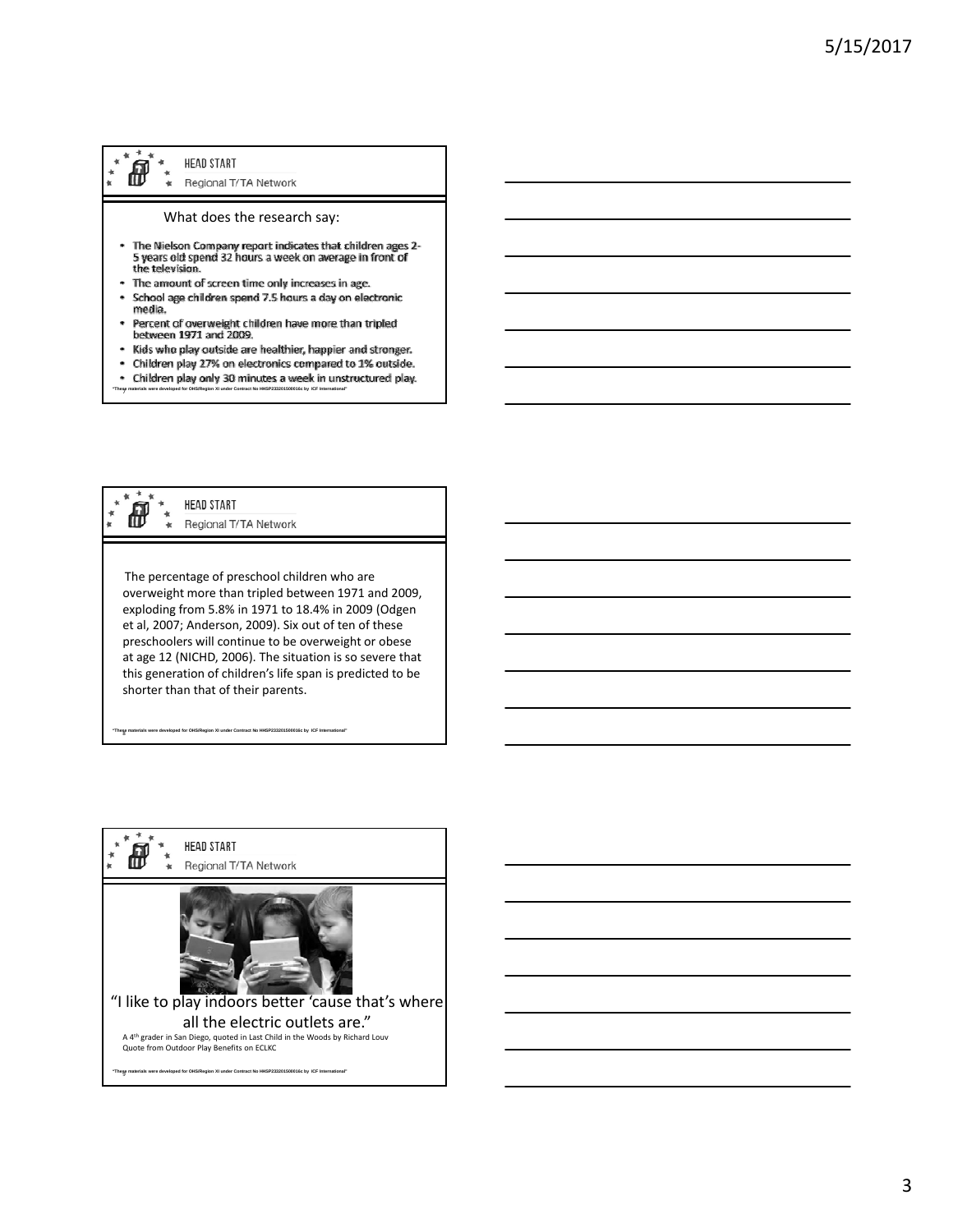









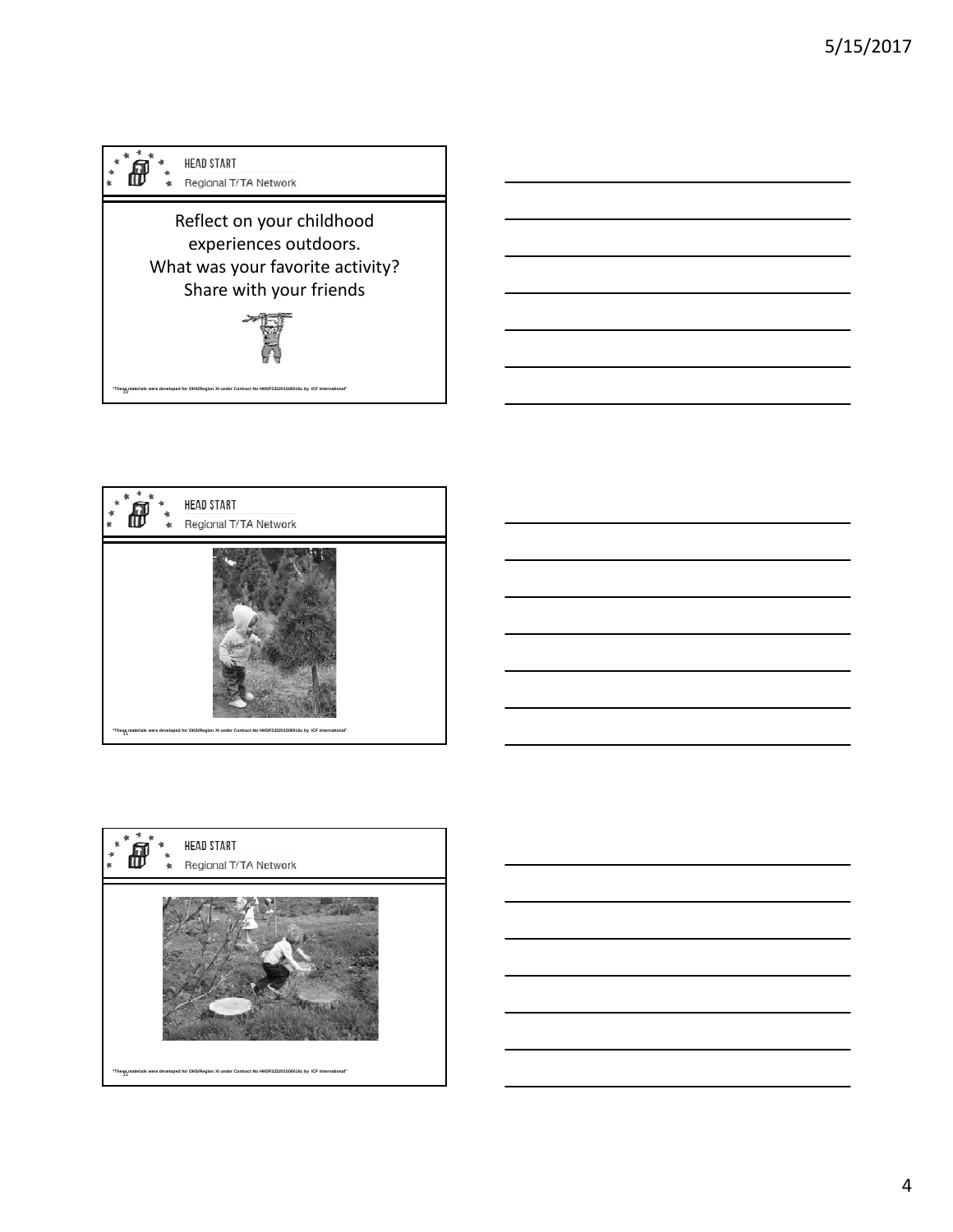

## FOSTERING CHILDREN'S THINKING SKILLS

#### What does it look like?

- Classroom interactions that focus on "big ideas" and deepen children's knowledge of the world around them.
- Children's thinking skills can be fostered during interactions that involve:
	- − Using the scientific method
	- − Problem-solving
	- − Applying knowledge
- What does it **NOT** look like?
- **Drilling children on facts or skills.**

## FOSTERING CHILDREN'S THINKING SKILLS BY **USING THE SCIENTIFIC METHOD**

Provide tasks where children can **observe, predict**, and **experiment.**

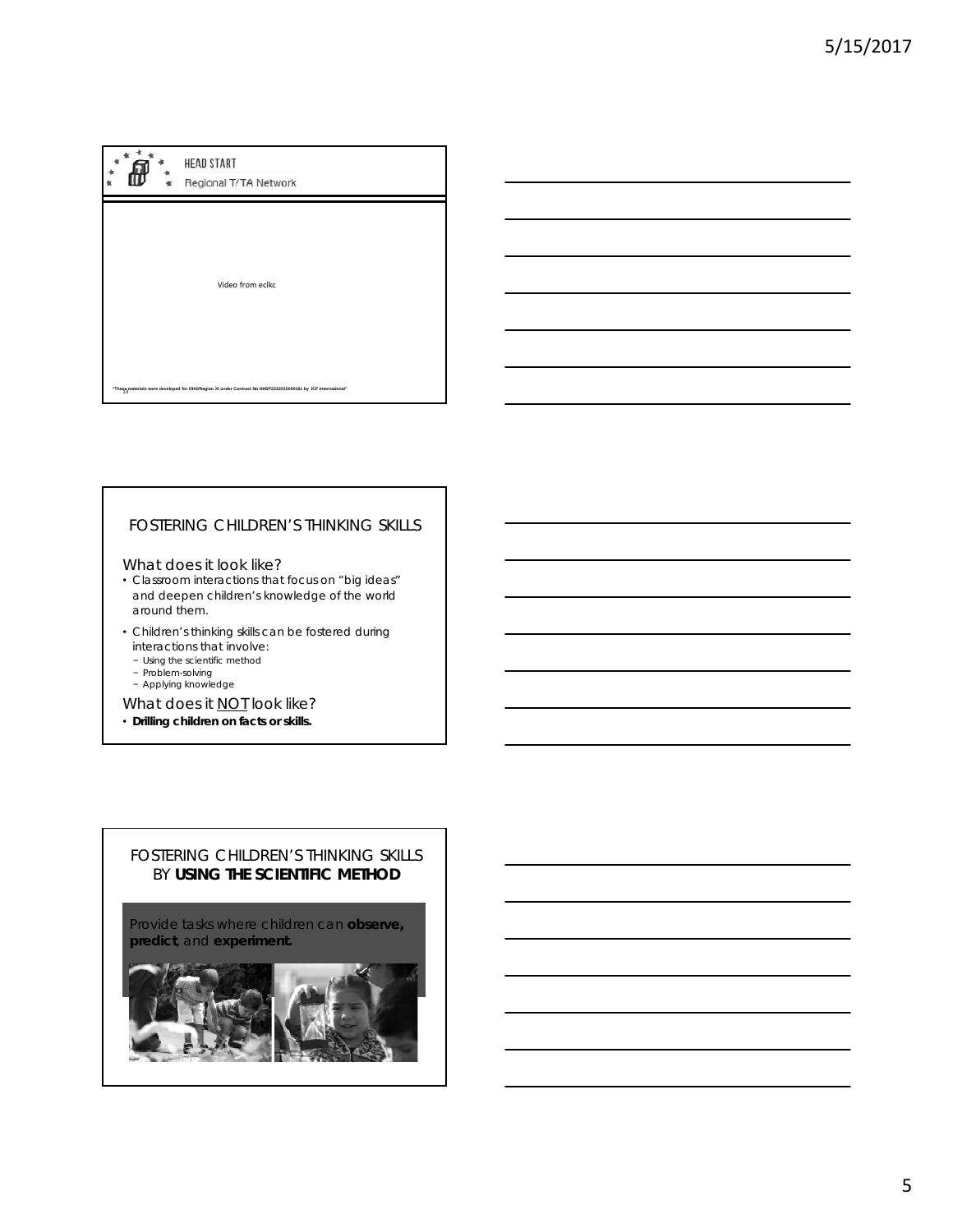## SCIENTIFIC METHOD

- The scientific method is a series of steps that help children understand their world.
- Teachers use the scientific method when they:
	- Help children **question.**
	- Ask children to **observe** the world around them.
	- Encourage children to **predict**  during activities.
	- Create opportunities for children to **experiment**.
	- Allow children to **discuss** the results of their experiment.





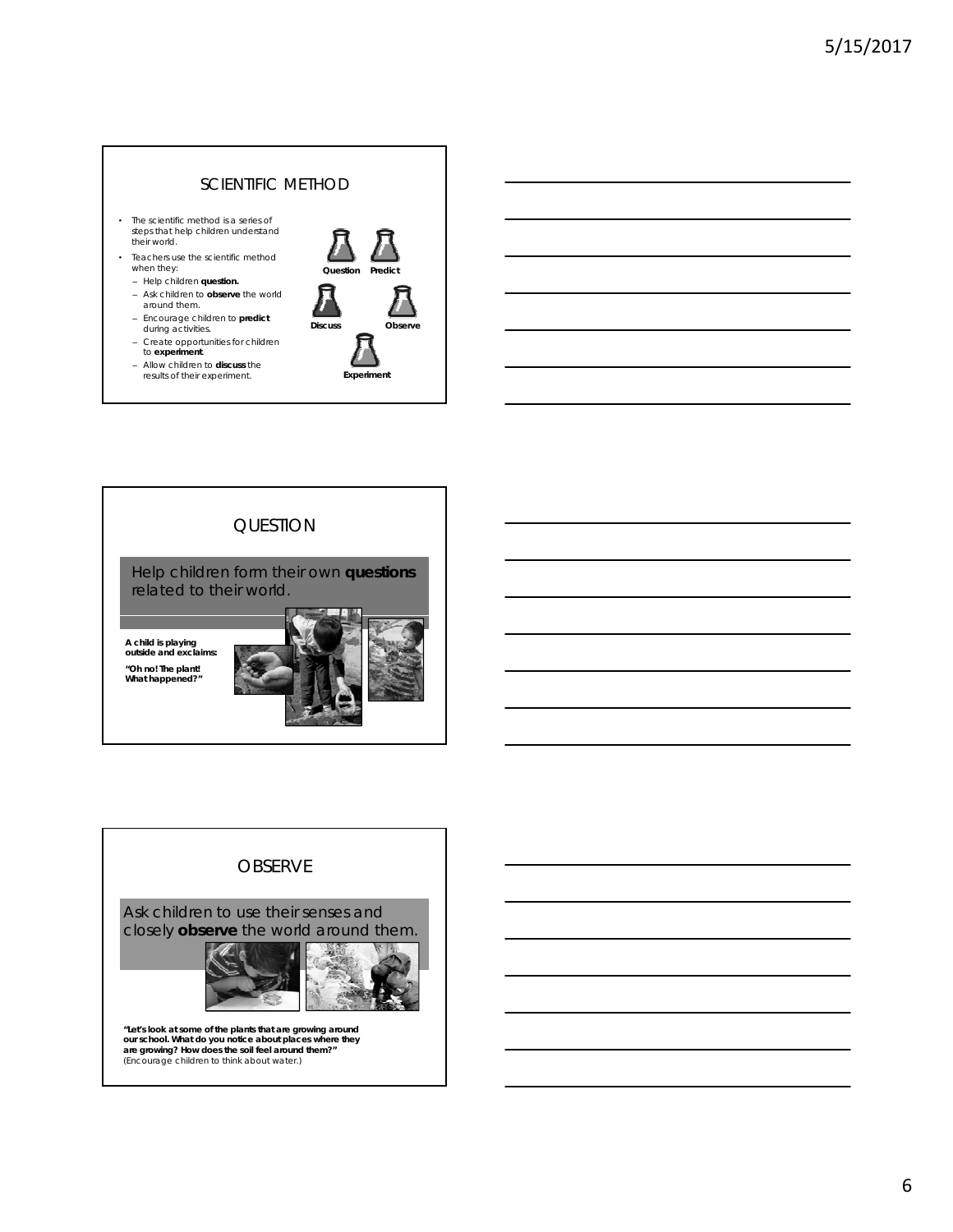# PREDICT

Encourage children to **predict,**  or guess, the answer to the initial question.

**"What do you think plants need to grow?** 

**What do you think would happen if we gave water to some plants but not others?"**





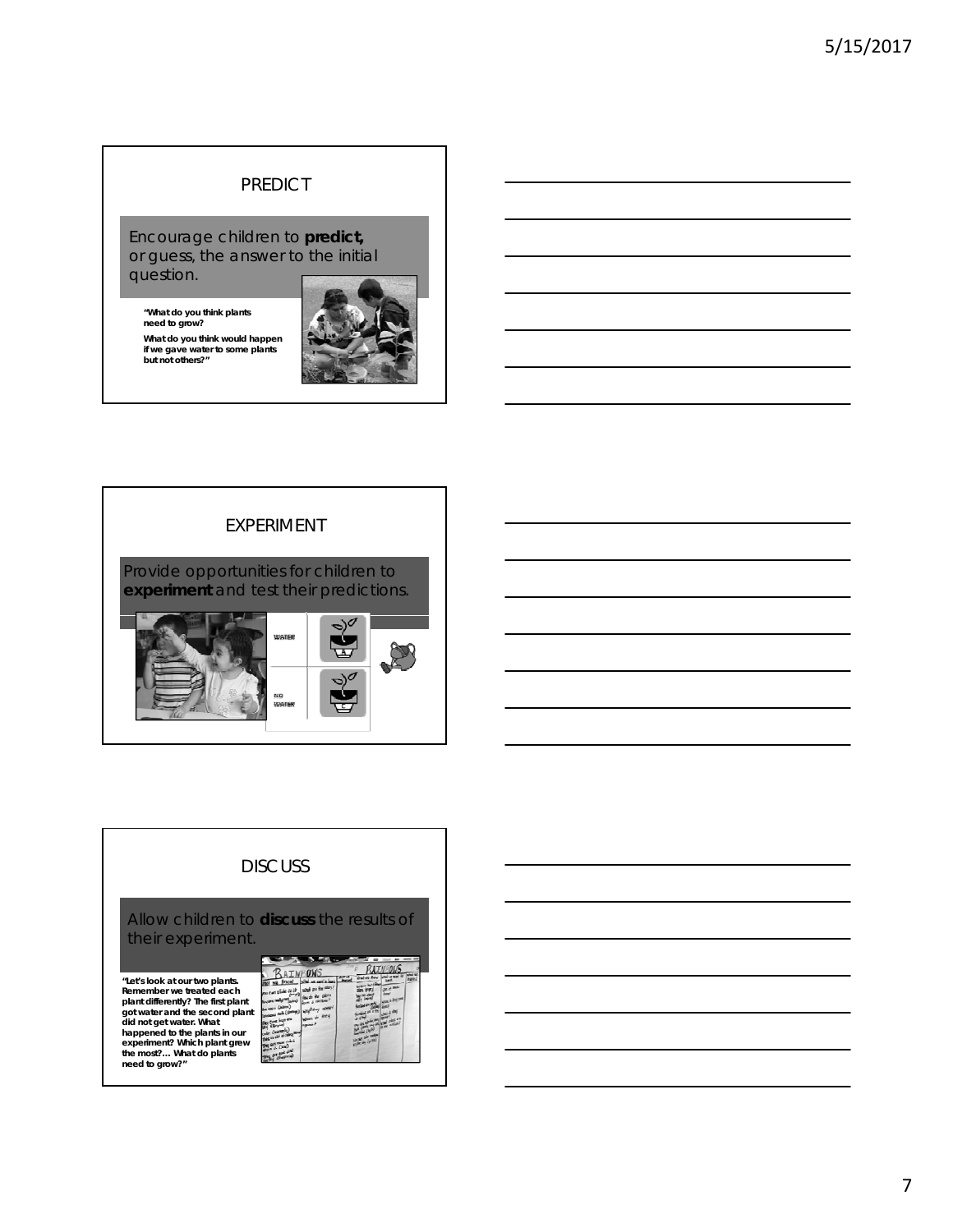# WHEN CAN I USE THE SCIENTIFIC METHOD?

Teachers can use the scientific method **throughout the school day** in many classroom activities.



|  | <b>HEAD START</b><br>Regional T/TA Network                                                                                |
|--|---------------------------------------------------------------------------------------------------------------------------|
|  | Using the materials at your table,<br>practice the scientific methods steps.<br>Share back with the rest of the<br>group. |
|  | "Thesp <sub>a</sub> materials were developed for OHS/Region XI under Contract No HHSP233201500016c by ICF International"  |

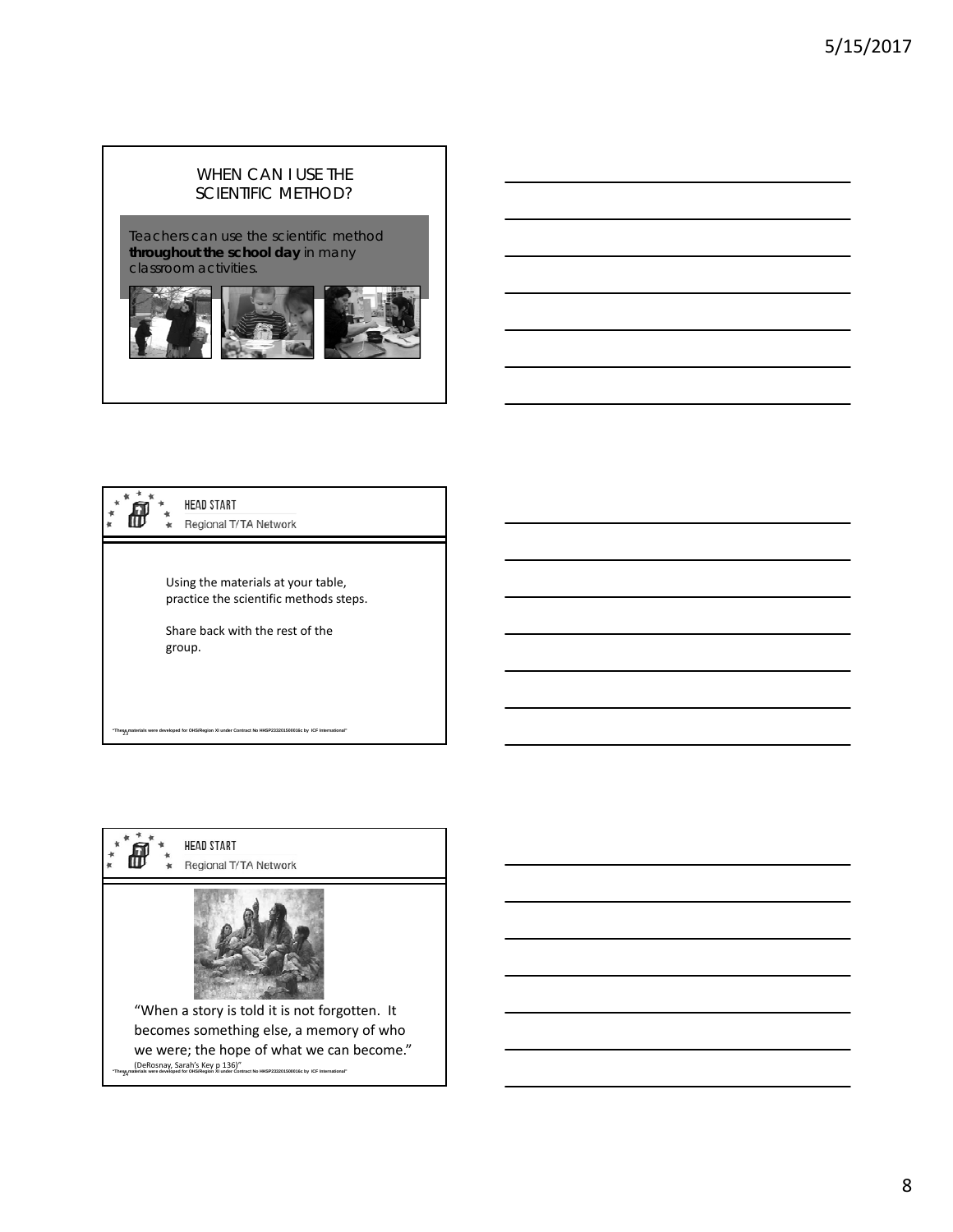#### ้ต้  $\ddot{\ddot{\tau}}$ HEAD START

 $\star$ 

 $\frac{1}{K}$ 

Regional T/TA Network  $\mathbf{d}$ 

<sup>25</sup> **"These materials were developed for OHS/Region XI under Contract No HHSP233201500016c by ICF International"** 

- Tell your story of where you feel you are with including Nature Based Learning and Development in your program.
- What will you change in your environments or program?



https://youtu be/wG0QALNLgXw https://youtu.be/wG0QALNLgXw

<sup>27</sup> **"These materials were developed for OHS/Region XI under Contract No HHSP233201500016c by ICF International"** 

HEAD START

Regional T/TA Network

\* \* \*  $\pmb{\ast}$ Ô ÷.

 $\star$ 

.<br>\*



9